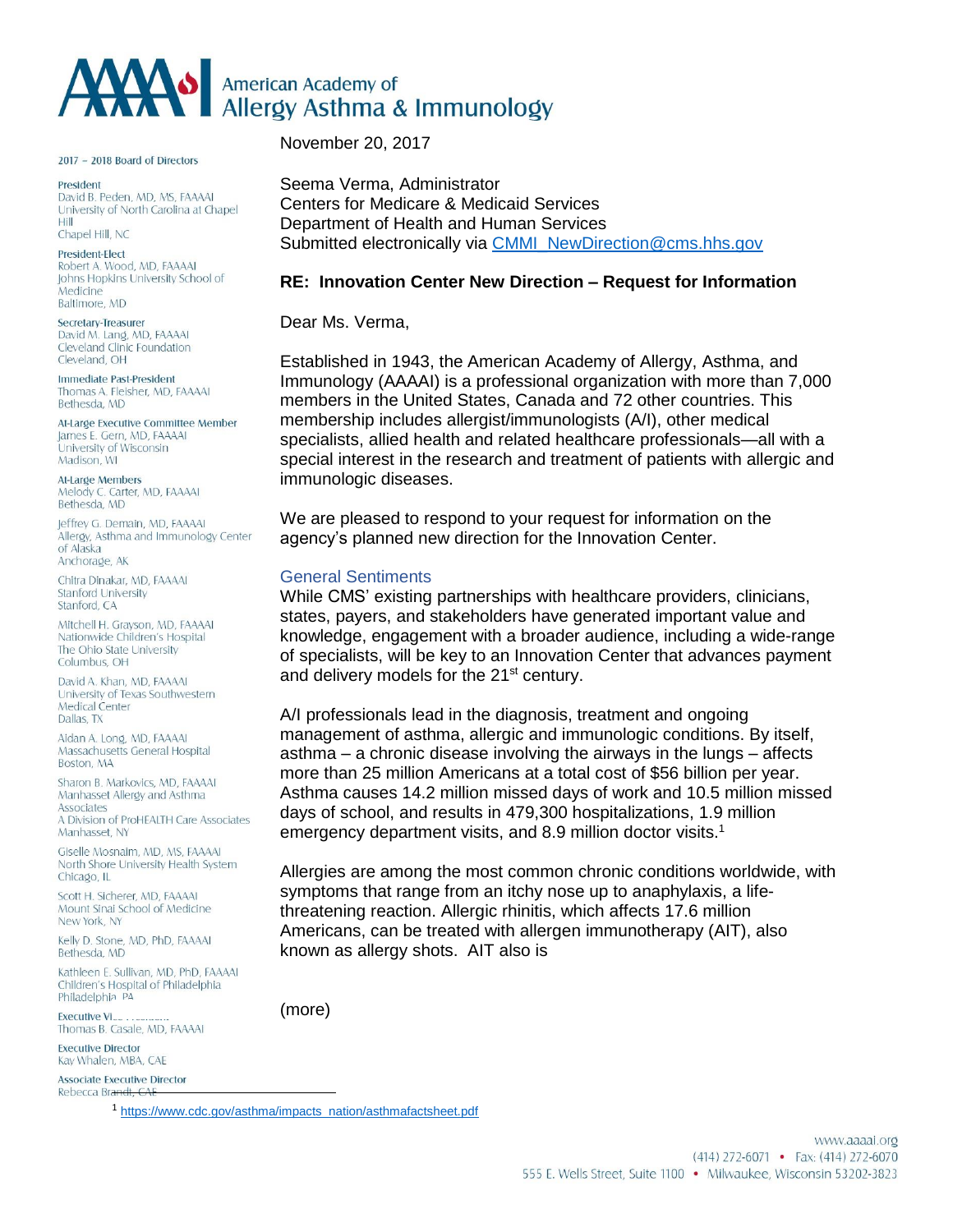effective in asthma, where it has been shown to reduce symptoms, lower use of asthma medications, and improve patient quality of life. Studies have also shown that AIT is highly costeffective and severely underutilized<sup>2</sup>. In 2014, six US Senators encouraged the Secretary of Health and Human Services (HHS) to "*develop strategies to promote [AIT] utilization in appropriate patients and encourage provider and patient education and compliance with existing guidelines.*" 3

Beyond the aforementioned, A/I professionals have expertise in a multitude of other key conditions and disease processes, including preventative and concurrent therapies that would significantly enhance diagnosis, treatment and ongoing management for certain conditions provided by other medical specialists. Examples are outlined below:

- *Perioperative reactions*: A/I professionals have the requisite expertise to assist in the prevention of perioperative reactions to anesthesia medications. A/I professionals can work with other medical specialties to develop appropriate pre-sedation protocols and include testing for certain allergies, as well as perform such testing to reduce the risk of patient harm during procedures that require anesthetics.
- *Antibiotic allergies*: A/I professionals lead the way in appropriate diagnosis of antibiotic allergy, which is a key component of antibiotic stewardship efforts. A/I professionals have developed guidelines outlining a standardized approach to penicillin allergy triage and testing. A/I professionals are working with infectious diseases (ID) specialists and other federal agency partners to raise awareness and increase access to penicillin allergy testing, which would drastically improve our nation's response to antibioticresistance challenges.
- *Metal allergies*: Patients are increasingly facing unnecessary surgical procedures due to adverse reactions to metal following joint and other orthopedic replacements. A/I professionals could work with surgical specialties to diagnose metal allergies, ensuring patients are implanted with the most appropriate medical products at the outset. Not only would this reduce spending, it would improve quality, patient experience, and limit risks associated with surgical procedures.
- *Adverse food reactions*: A/I professionals are the chief professionals addressing foodborne allergies, which are frequently misdiagnosed and/or over-diagnosed by other medical professionals. A/I professionals conduct oral food challenges and other testing that improves patient quality of life and reduces their risk of life-threatening reactions.
- *Aspirin (ASA) sensitivity*: The prevalence of patents with ASA sensitivity is unknown, yet this is an important consideration for cardiologists treating patients with cardiac and diseases that may require aspirin use. Desensitization by A/I professionals would significantly improve patient access to this cost-effective therapy, thus increasing survival of many patients with heart conditions that would benefit from aspirin use.
- *Chemotherapy reactions*: Patients undergoing cancer treatment with infused chemotherapy medications may face a serious, allergic reaction; however, A/I professionals can perform appropriate testing in advance of administration and/or prescribe preventative medications to avoid inappropriate exposure or reduce reactions.

 $\overline{a}$ 

<sup>2</sup> <https://ahrq-ehc-application.s3.amazonaws.com/media/files/allergy-asthma-immunotherapy-130802.pdf>

<sup>3</sup> [https://www.aaaai.org/Aaaai/media/MediaLibrary/PDF%20Documents/Advocacy/allergy-IT-effectiveness](https://www.aaaai.org/Aaaai/media/MediaLibrary/PDF%2520Documents/Advocacy/allergy-IT-effectiveness-sebelius-letter-march-2014-final.pdf)[sebelius-letter-march-2014-final.pdf](https://www.aaaai.org/Aaaai/media/MediaLibrary/PDF%2520Documents/Advocacy/allergy-IT-effectiveness-sebelius-letter-march-2014-final.pdf)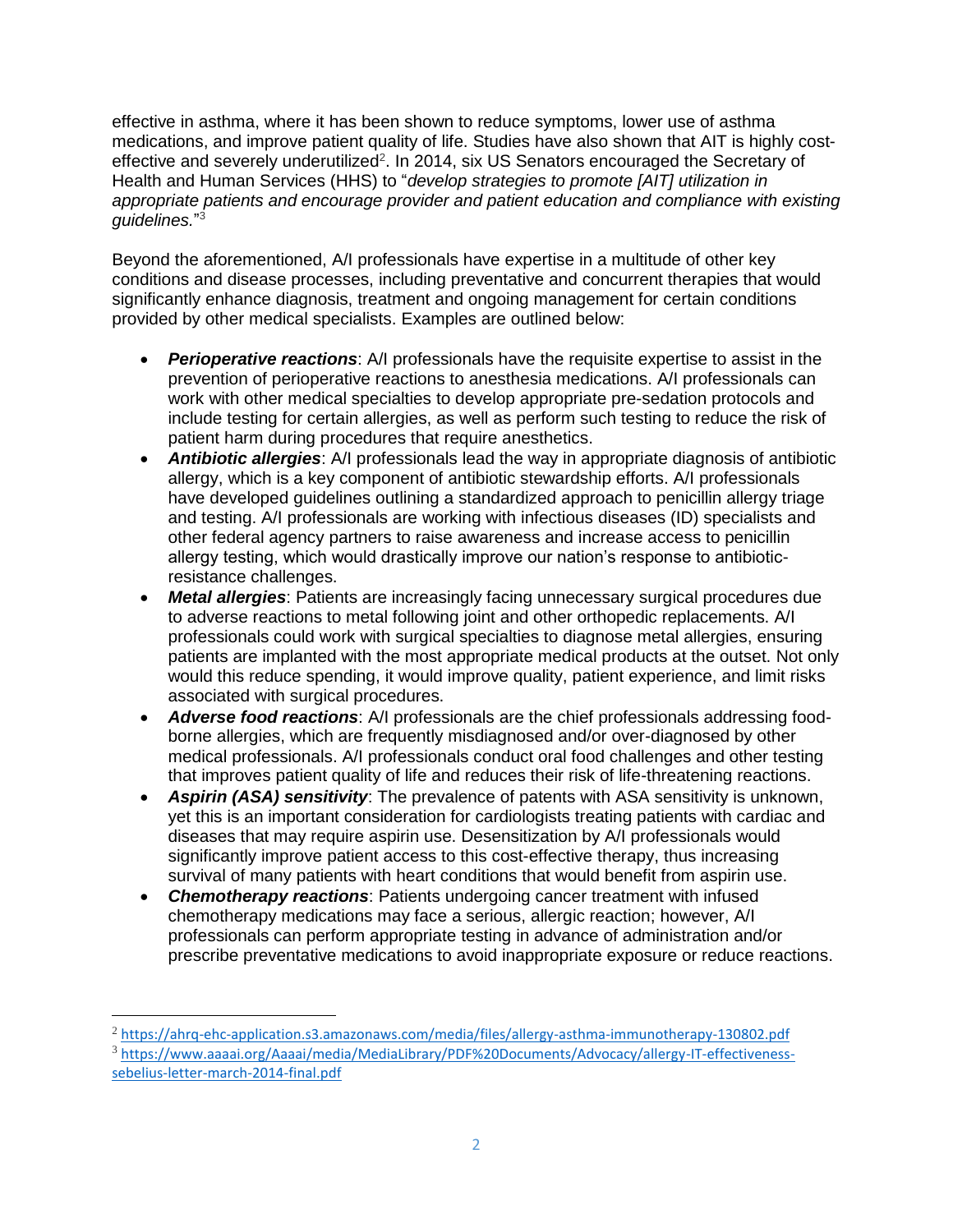A/I can also perform drug desensitization to improve access to a broader range of therapies for patients, particularly where other treatment options may be limited.

- *Acute and chronic sinus disease:* Sinus disease can be the result of long standing allergic disease or a manifestation of other immunologic diseases including primary immune deficiency. With their extensive training in allergic and immunologic diseases, A/I professionals are in the position to understand and properly medically manage this debilitating disease.
- *Primary Immunodeficiency:* Early onset and/or recurrent infections are often the hallmark of immunodeficiency. With their extensive training in immunology, A/I professionals are the leaders in identifying patients with immunodeficiencies and developing appropriate treatment plans that result in less infectious complications and antibiotic use, consequently playing an important role in overall antibiotic stewardship.

It is critical that CMMI leadership are keenly aware of the scope of A/I expertise and service, which will be essential to the development and advancement of alternative payment and delivery models established internally and presented by external stakeholders.

## Guiding Principles

We support the proposed guiding principles; however, we encourage the agency to consider the inclusion of the following:

- *Improve beneficiary access to care.* While CMS recently withdrew the Part B Drug Payment Model, it serves as an example of the impact poorly-crafted alternative payment and delivery models may have on beneficiary access to life-saving therapies, such as intravenous immunoglobulin (IVIG). The Part B Drug Payment Model was of significant concern to our constituency and would have negatively impacted A/I professionals' ability to treat beneficiaries with primary immunodeficiency diseases (PIDD), a rare and life-altering cohort of diseases. We also note that the model did not account for the impact on beneficiaries or the quality of care they would receive. In fact, measures of quality were completely absent and CMS stated that it "*may consider a survey…to provide insight on beneficiaries' experience under the model…*" Our specialty was alarmed, believing alternative payment and delivery models should aim to expand and improve access to care, not impose barriers. Moving forward, CMMI must ensure all models, current and future, increase access to important health care services, focusing on quality, beneficiary experience, and improved outcomes, steer away from models that simply aim to reduce spending to the detriment of patient care.
- *Solicit continuous stakeholder feedback.* AAAAI maintains that continuous feedback from stakeholders is essential to model development. To accomplish this, CMMI should use a variety of open, public and transparent processes, such as requests for comment and information, to solicit feedback throughout model development. As noted above, the Part B Drug Payment Model, while withdrawn, is a prime example of where appropriate stakeholder engagement failed to occur at the outset. AAAAI and many of its layorganizations would have appreciated the opportunity to engage in a dialogue in advance of rulemaking, which would have highlighted a number of issues facing A/I and its patients. We look forward to a more collaborative dialogue in the future.
- *Favor models that incorporate A/I professionals.* As noted above, A/I professionals have expertise in a multitude of key conditions and disease processes, such as asthma and allergies, as well as preventative and concurrent therapies that would significantly enhance diagnosis, treatment and ongoing management for certain other conditions routinely provided by other medical specialists. A/I expertise is of value to a broad array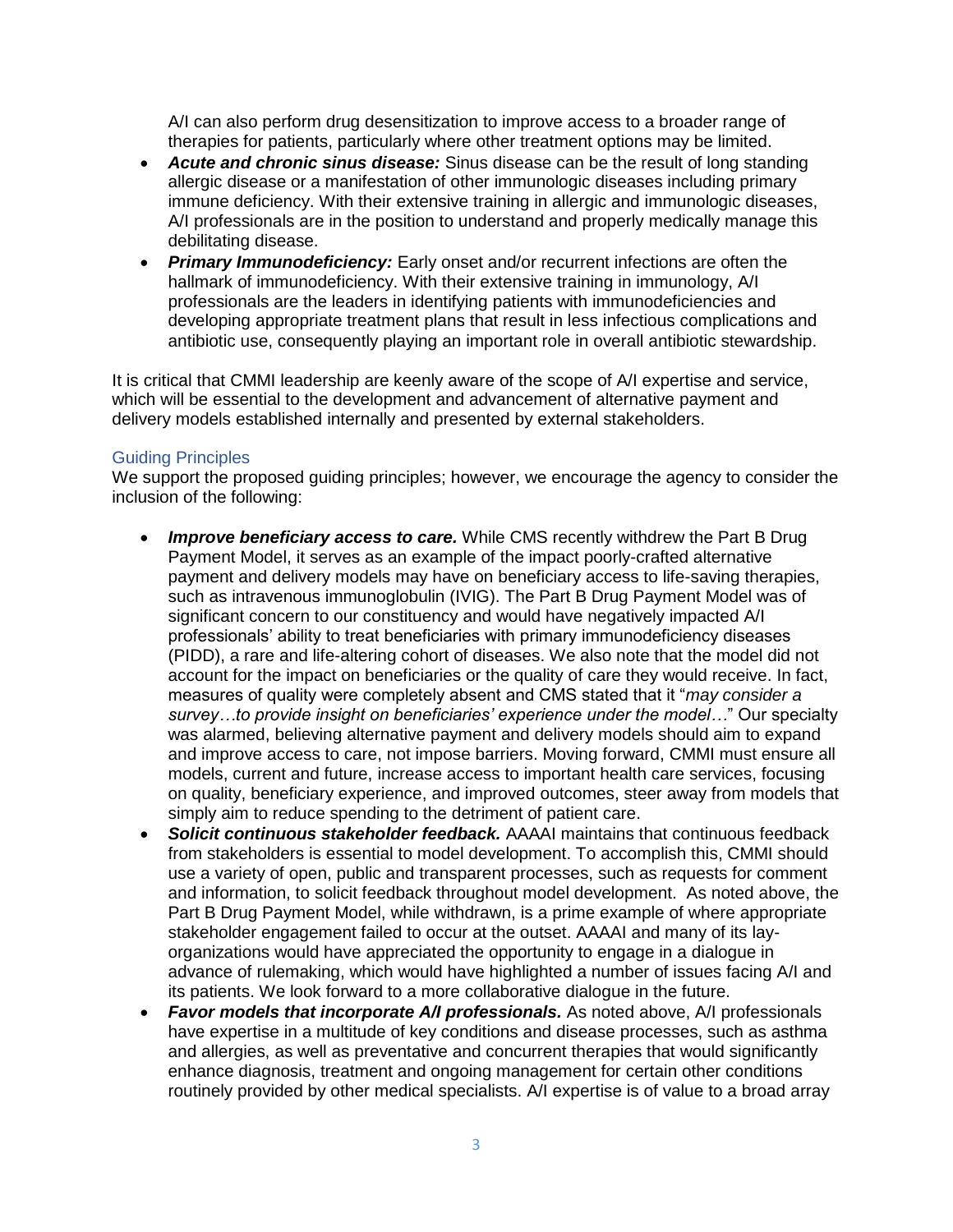of team-based care, which must be reflected in models developed internally and externally. We urge CMMI to favor models that incorporate A/I as an integral component of disease management, where relevant. For the conditions and disease processes listed above, CMMI should ensure A/I professionals have been consulted and incorporated in the model.

- *Promote inclusion of specialty-focused quality measures, registries.* AAAAI has developed the only A/I specific clinical data registry, which is recognized by the agency as a qualified clinical data registry (QCDR) under programs established by the Medicare Access and CHIP Reauthorization Act of 2015 (MACRA). Given the tremendous investment in developing the registry and associated quality measures, CMMI should capitalize on its value by emphasizing and incorporating it in new and existing APMs, where relevant.
- *Use incentives, not mandates, to facilitate participation.* AAAAI has significant concerns with models that mandate participation by A/I professionals and patients. We believe this is inappropriate, particularly for models that are looking to demonstrate whether an alternative payment and delivery concept will increase access, improve quality and potentially reduce costs, through pilot testing. CMMI should use incentives, not mandates, to facilitate A/I professional and beneficiary participation. Incentives should be scaled to assist providers that are new to value-based health care, and lack the necessary infrastructure, data and analytical capabilities, staffing, and capital to assume downside-risk. Moreover, beneficiaries should have the ability to indicate their participation through an opt-in or opt-out mechanism.

# Proposed Models

l

## *Expanded Opportunities for Participation in Advanced APMs*

Engagement with Alternative Payment Models (APMs), particularly Advanced APMs, is a challenge for most A/I professionals. As outlined in CMS' 2017 Quality Payment Program (QPP) Final Rule, only 38 (1.0 percent) out of 3,994 A/I professionals will be a "qualifying participant"  $(QP)$  in year one<sup>4</sup>.

Given the statistics outlined above and the expertise of the specialty, it is clear that Advanced APMs would benefit from the inclusion of A/I professionals. However, the challenge is that most of these entities are not measured on conditions where A/I professionals play a key role. Moreover, we have found that many Advanced APMs exclude specialists, such as A/I professionals, given concerns that specialty physician engagement will increase overall costs and limit "shared savings" payouts. If metrics were inclusive of diseases and other areas where specialists, such as A/I professionals, could impact quality and resource use, the opportunities for participation would increase. Given the disease burden of conditions managed by A/I professionals, it stands to reason that CMS should consider adopting A/I specific measures into these models.

We look forward to the opportunity to speak with you and the new CMMI leadership in the coming months on ways to engage A/I professionals in existing and future Advanced APMs, including the addition of specific A/I measures to drive improvements in A/I conditions and bring more A/I professionals into the APM track.

<sup>4</sup> <https://www.federalregister.gov/d/2016-25240/page-77518>